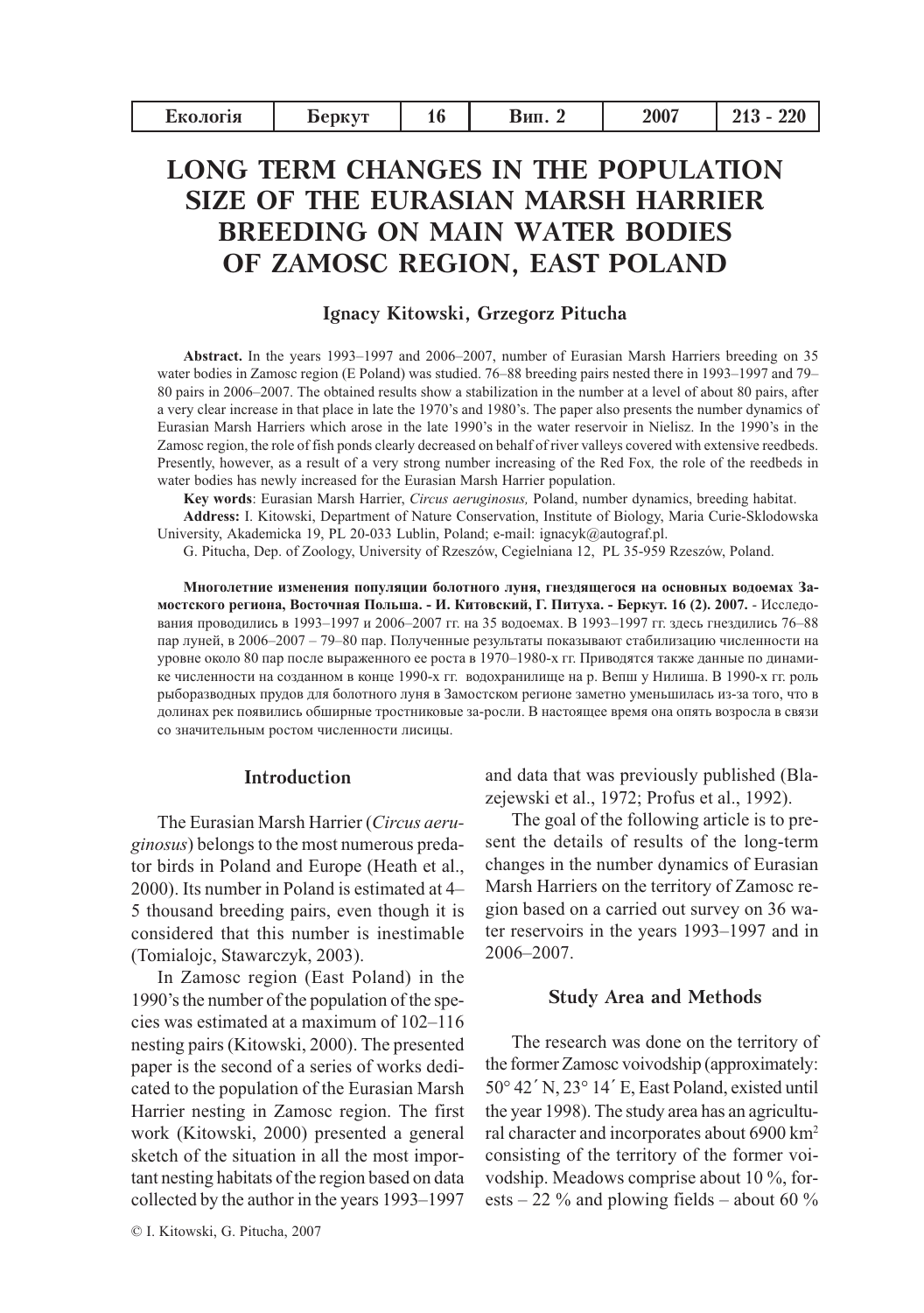

Fig. 1. Number of breeding pairs of Eurasian Marsh Harrier nesting on main water bodies of Zamosc Region in 2007.  $1 - 1 - 3$  breeding pairs,  $2 - 4 - 9$  breeding pairs,  $3 - 17$  breeding pairs. Рис. 1. Число гнездящихся пар болотного луня на основных водоемах Замостского региона в 2007 г.

of the surface of the territory on which the research was carried out. About 500 thousand people live on the study area (data of the former Zamosc Statistical Department, ZSD). It is an unusually poor territory in wetlands, and this is proved by the presence of only a few natural water bodies near villages: near Horodlo, the Hrubieszow district and Srednie Duze (Zamosc district) with somewhat greater dimensions of a natural character. The greater water reservoirs in the region are fish ponds principally related with river valleys such as the Huczwa, Tanew, and Wieprz. However, the biggest (about 900 ha) in the region water reservoir appeared at the end of the 1990's as a retention reservoir on the Wieprz river near the area of Nielisz. Zamosc region is counted into the inflow basin of the Vistula river (Kondracki, 1987).

The undertaken research on water reservoirs in the years 1994–1997 and 2006–2007 was based on mapping and observing the be-

havior of birds on the territory covered by the reedbed (Pharagmites australis), maces (Ty*pha* spp.), rushes (*Juncus* spp.), in the period of the second half of April to the end of July. On the sites of larger dimensions, rich in nesting pairs which were vast pond complexes covered with reedbeds of greater dimensions, 4– 6 territory control checks were done. Due to threats on the broods, nests were more rarely searched. In other places, 3–4 control checks were made depending on the specifics of the studied reservoir. In the case of checking the control region, up to 50 ha for mapping sessions were not shorter than 3 hours, and on greater regions, these were prolonged to even 4–5 hours, as Ranoszek (1983) recommended.

The goal of carrying out effective mapping was the investigation of particular changes in the behavior of adult Marsh Harriers with the passing of breeding cycles. From the beginning of April to mid May, the following points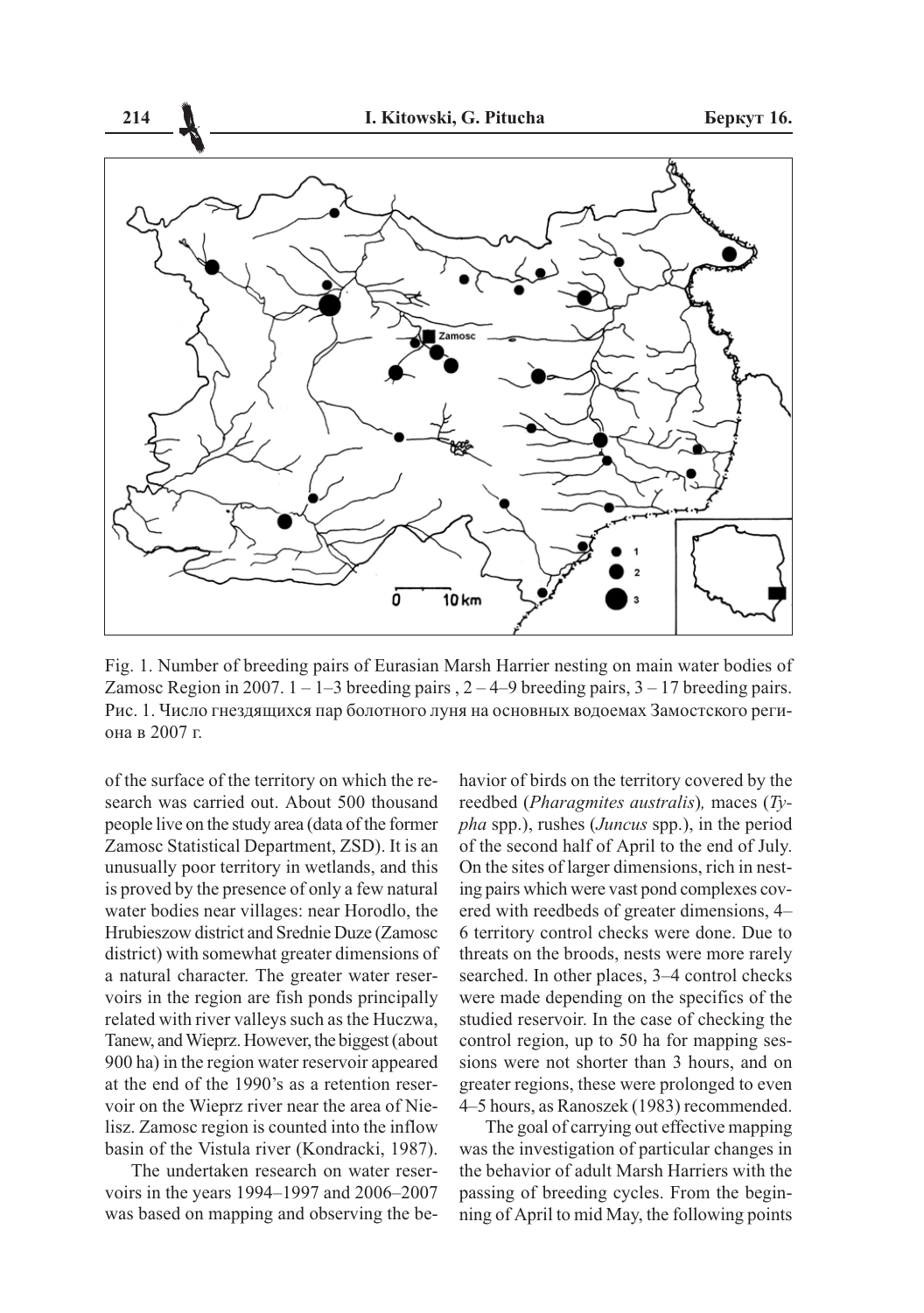were carefully investigated and indicated on the map: a) events in diving, chasing and mobbing of other diurnal raptors (Falconiformes) and Corvids (Corvidae), b) instances of "sky dances" of adult males in the presence of other birds, c) instances of aerial and other prev transfers from males to females. Places were also noted on the man where there were the vegetation where nest materials were carried by adult birds, and the places of females landing with prey from males.

The latest period, the end of May, when the behavior of adult females changed as a result of the abandonment of their brooding of nestlings, apart from the above mentioned behaviors, attention was paid to the instances of perching of adult female birds among the reedbeds. From the beginning of July, the feeding places of flying fledglings by adults were investigated. At that time also the places of perching of the juveniles able to fly and their number were noted on the map.

Experience of presently undertaken research on Marsh Harriers by other authors and studies in Zamosc region show a high intensity of parental care behavior in the morning hours (Witkowski, 1989; Fernandez, 1992; Kitowski, 2006). That is why the decided majority of observation sessions were done during the hours of  $6^{00} - 12^{00}$ .

The collected material, in accord with Krol's (1985) recommendations, incorporated the territories which were certainly and probably occupied. The category of territories occupied probably related to the cases where one or several nests being built were noted, or when a built nest was found, but without broods and it did not accompany the observations of adult birds of both sexes. In this case the territories were considered do not occupied by them. An analysis of the collected material from particular water bodies during the course of the entire breeding season taking into account simultaneous states of birds comprised the only and primary criterion determining the number of breeding pairs in particular sites and indicated the above division of various types of territories. In the analysis, cases of territories occupied by single males and occupied territories

were excluded, but only those in which adult birds did not show any sign of starting to breed or preparing to breed.

## **Results**

During the research, regular control checks were done on chosen 35 water reservoirs on which in the years 1993–1997 nested from 76 till 88 breeding pairs. In 2006–2007 at the indicated reservoirs nested 81 and 79 breeding pairs (Table 1, Fig. 1). Among the discussed reservoirs the most essential role for the breeding of harriers was fulfilled by fish ponds in: Dub-Swaryczow, Laszczow and Labunie (complex of fish ponds called "Blonka") where a respective 9, 8 and 6 breeding pairs of this raptor nested (Table 2). For the noticed number of studied reservoirs, the breeding pairs, despite the passing of years, were stable and did not change, or fluctuated by  $1-2$  pairs, which indicates for the majority of locations an increase or drop no surpassing 50 %. However for 14 locations  $(40.0 %$  of all sites) a 50 % or greater drop in the number of pairs in comparison with the period of 1993–1997 was noted. This was in contrast to 21 locations  $(60.0\%$  of all sites) where stability was noted and an increase in numbers gave a general picture of the stability in the number of Eurasian Marsh Harriers on main water bodies of Zamosc region.

These data does not include the presently most important place for the occurrence of the Eurasian Marsh Harrier in Zamosc region, built at the end of the 1990's, the water reservoir in Nielisz. There, in 2005-2007 nested 16-17 breeding pairs, while in the years 1998–2002 only one breeding pair appeared on the reservoir (Fig. 2). This indicates that the mentioned reservoir was the site at which birds unusually powerfully increased their population and after exhausting their capacity of habitats stabilized their population (Fig. 2).

#### **Discussion**

The first more precise data on the topic of the occurrence of Eurasian Marsh Harrier on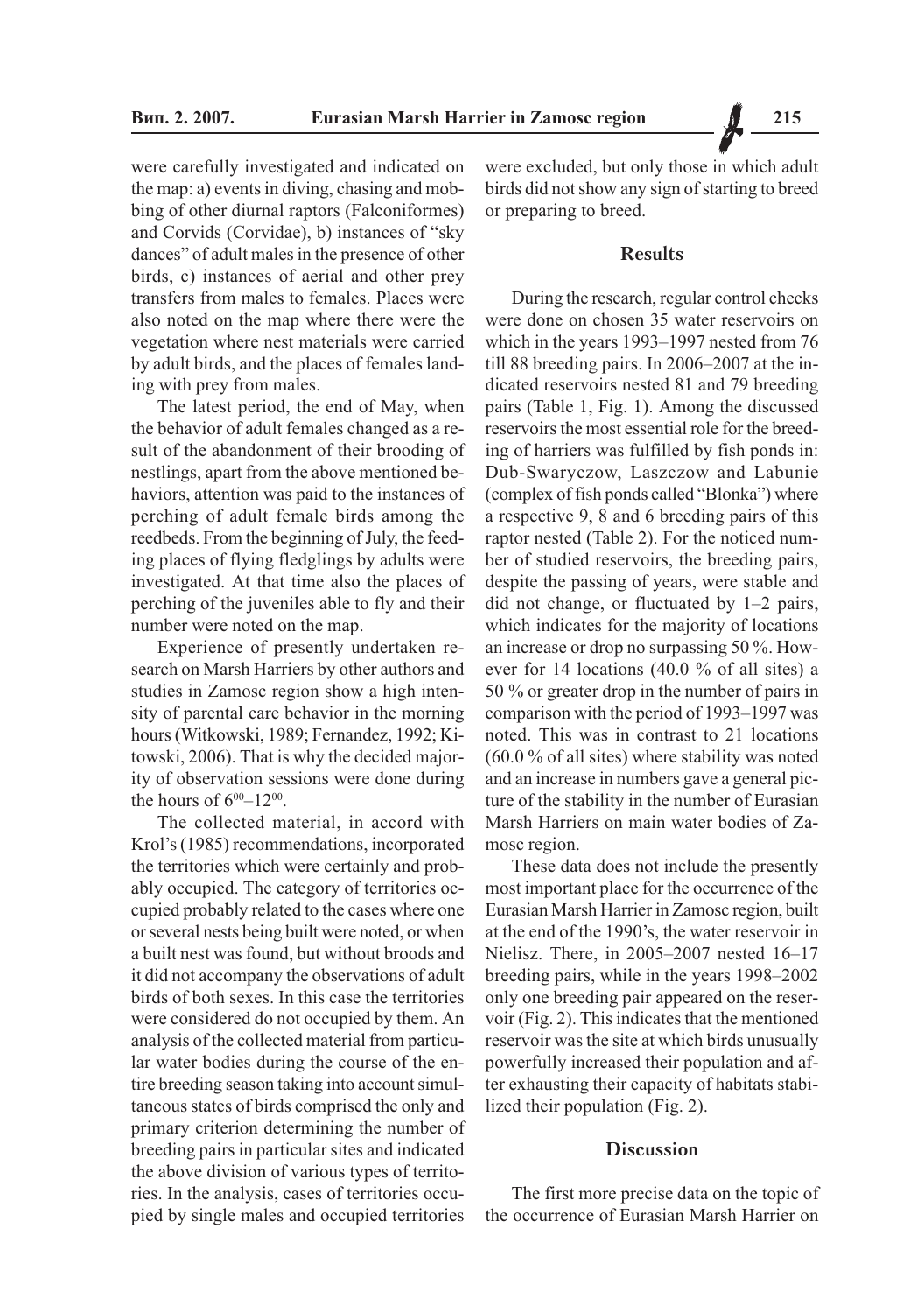Table 1

Number of breeding pairs of Eurasian Marsh Harrier in studied water bodies in Zamosc region.

|  | Число гнездящихся пар болотного луня на обследованных водоемах |
|--|----------------------------------------------------------------|
|--|----------------------------------------------------------------|

| Name of village    | <b>Biotopes</b>  | District    | 1993                     | 1994                     | 1995                     | 1996                     | 1997                     | 2006                     | 2007           |
|--------------------|------------------|-------------|--------------------------|--------------------------|--------------------------|--------------------------|--------------------------|--------------------------|----------------|
| Chmielek           | A                | <b>BILG</b> | 5                        | $\overline{4}$           | $\overline{4}$           | $\overline{4}$           | $\overline{4}$           | 5                        | 5              |
| Dub-Swaryczow      | A                | <b>ZAM</b>  | 9                        | 8                        | 9                        | $\,$ 8 $\,$              | 10                       | 9                        | 9              |
| Dyniska            | A                | <b>TOM</b>  | 3                        | $\overline{2}$           | $\overline{4}$           | $\overline{4}$           | $\overline{4}$           | $\overline{2}$           | $\overline{2}$ |
| Gorzkow            | D                | <b>KRAS</b> | 1                        | $\overline{\phantom{0}}$ | $\mathbf{1}$             | 1                        | $\overline{2}$           | $\overline{3}$           | $\overline{3}$ |
| Grabowiec          | A                | <b>ZAM</b>  | 6                        | $\overline{4}$           | 6                        | $\overline{3}$           | 5                        | $\overline{3}$           | $\overline{3}$ |
| Hajowniki          | A                | <b>ZAM</b>  | $\overline{\phantom{0}}$ | $\overline{\phantom{0}}$ | $\equiv$                 | 1                        | $\overline{\phantom{0}}$ | $\equiv$                 |                |
| Hrebenne           | $\overline{A}$   | <b>TOM</b>  | $\mathbf{1}$             | $\mathbf{1}$             | $\mathbf{1}$             | 1                        | 1                        | 1                        | $\mathbf{1}$   |
| Kacapka            | $\mathcal{C}$    | <b>HRU</b>  | $\mathbf{1}$             | $\overline{3}$           | $\overline{2}$           | 3                        | $\overline{3}$           | 5                        | $\overline{4}$ |
| Kosciaszyn         | A                | <b>HRU</b>  | $\overline{\phantom{0}}$ | $\overline{\phantom{0}}$ | $\overline{\phantom{0}}$ | 1                        | 1                        | 1                        | 1              |
| Krasnobrod         | $\overline{A}$   | <b>ZAM</b>  |                          |                          | $\overline{\phantom{0}}$ | $\overline{\phantom{0}}$ |                          | 1                        | 1              |
| Kozaki Osuchowskie | A                | <b>BIL</b>  | $\overline{\phantom{0}}$ | $\overline{2}$           | $\overline{2}$           | 3                        | $\mathbf{1}$             | $\mathbf{1}$             | 1              |
| Lubycza Krolewska  | $\overline{A}$   | <b>TOM</b>  | $\equiv$                 | 1                        |                          | $\qquad \qquad -$        | $\overline{\phantom{0}}$ | $\overline{\phantom{0}}$ |                |
| Labunie-"Has"      | $\overline{A}$   | <b>ZAM</b>  | $\overline{3}$           | $\overline{4}$           | $\overline{4}$           | $\overline{3}$           | $\overline{3}$           | 5                        | 5              |
| Labunie-Blonka     | A                | <b>ZAM</b>  | 3                        | $\overline{4}$           | 3                        | $\overline{4}$           | $\overline{3}$           | 6                        | 6              |
| Laszczow           | $\overline{A}$   | <b>TOM</b>  | $\overline{7}$           | $\overline{7}$           | 9                        | 9                        | $\overline{7}$           | 8                        | $\overline{7}$ |
| Laziska            | B                | <b>ZAM</b>  | $\overline{2}$           | $\mathbf{1}$             | $\equiv$                 | $\overline{2}$           | $\overline{\phantom{0}}$ | $\overline{2}$           | $\overline{2}$ |
| Machnow Stary      | A                | <b>TOM</b>  | $\overline{\phantom{0}}$ | 1                        | $\mathbf{1}$             | 1                        | 1                        | $\overline{a}$           |                |
| Majdan             | $\overline{A}$   | <b>HRU</b>  | $\overline{\phantom{0}}$ |                          |                          | 1                        | 1                        | $\equiv$                 |                |
| Maszow             | $\overline{B}$   | <b>ZAM</b>  |                          |                          | $\mathbf{1}$             | 1                        | $\mathbf{1}$             |                          |                |
| Nieledew           | А                | <b>HRU</b>  | $\overline{3}$           | $\overline{4}$           | $\overline{2}$           | $\overline{4}$           | 3                        | $\overline{c}$           | $\mathbf{1}$   |
| Pniowek            | A                | <b>ZAM</b>  | $\overline{3}$           | $\overline{3}$           | $\overline{4}$           | $\overline{2}$           | $\overline{2}$           | $\overline{3}$           | $\overline{3}$ |
| Radostow           | B                | <b>HRU</b>  | $\overline{2}$           | $\overline{2}$           | $\overline{2}$           | $\overline{2}$           | $\overline{2}$           | $\mathbf{1}$             | $\mathbf{1}$   |
| Rogow              | A                | <b>ZAM</b>  | $\overline{2}$           | 1                        | $\overline{2}$           | $\overline{3}$           | $\overline{3}$           | $\overline{2}$           | $\overline{2}$ |
| Rogozno            | A                | <b>TOM</b>  | $\mathbf{1}$             | 1                        | $\overline{\phantom{0}}$ | $\equiv$                 | $\overline{\phantom{0}}$ | $\overline{\phantom{0}}$ |                |
| Ruda Woloska       | A                | <b>TOM</b>  | 1                        |                          | $\mathbf{1}$             | $\mathbf{1}$             | $\mathbf{1}$             | $\mathbf{1}$             | $\sqrt{2}$     |
| Srednie Duze       | $\overline{C}$   | <b>ZAM</b>  | $\overline{3}$           | $\overline{2}$           | $\overline{2}$           | 3                        | $\overline{2}$           | $\overline{2}$           | $\overline{2}$ |
| Tarnawatka         | B                | <b>TOM</b>  | $\overline{3}$           | $\overline{4}$           | $\overline{3}$           | $\overline{3}$           | $\overline{3}$           | $\equiv$                 |                |
| Topornica          | A                | <b>ZAM</b>  | 1                        | $\overline{2}$           | $\mathbf{1}$             | $\overline{2}$           | $\overline{3}$           | $\overline{4}$           | $\overline{4}$ |
| Wielobycz          | A                | <b>KRAS</b> | 1                        | $\overline{\phantom{0}}$ |                          | $\equiv$                 |                          | $\overline{\phantom{0}}$ |                |
| Wierzbica          | A                | <b>TOM</b>  | $\overline{3}$           | $\mathfrak{Z}$           | $\overline{4}$           | $\overline{4}$           | $\overline{3}$           | $\overline{2}$           | $\overline{2}$ |
| Wozuczyn           | $\boldsymbol{B}$ | <b>TOM</b>  | 1                        | $\overline{2}$           | $\overline{c}$           | $\overline{c}$           | $\overline{2}$           | $\mathbf{1}$             | $\mathbf{1}$   |
| Zaborce            | А                | <b>HRU</b>  | $\overline{4}$           | 5                        | $\overline{4}$           | 5                        | 6                        | $\overline{4}$           | $\overline{4}$ |
| Zakrzew            | E                | <b>BIL</b>  | $\overline{2}$           | 5                        | $\overline{3}$           | $\overline{4}$           | $\overline{4}$           | 5                        | 5              |
| Skokowka           | D                | <b>ZAM</b>  | $\mathbf{1}$             |                          |                          |                          |                          |                          |                |
| Zimno              | A                | <b>TOM</b>  | $\overline{4}$           | 3                        | $\overline{4}$           | 3                        | 3                        | $\overline{2}$           | $\overline{2}$ |
| Total              |                  |             | 76                       | 79                       | 81                       | 87                       | 83                       | $\overline{81}$          | 79             |

Codes of districts: Bilgoraj - BILG, Hrubieszow - HRU, Krasnystaw - KRAS, Zamosc -ZAM, Tomaszow Lubelski - TOM. Biotopes: A - fish ponds (intensive management), C lakes,  $D$  – recreational water bodies,  $E$  – ponds and wetlands in river valley.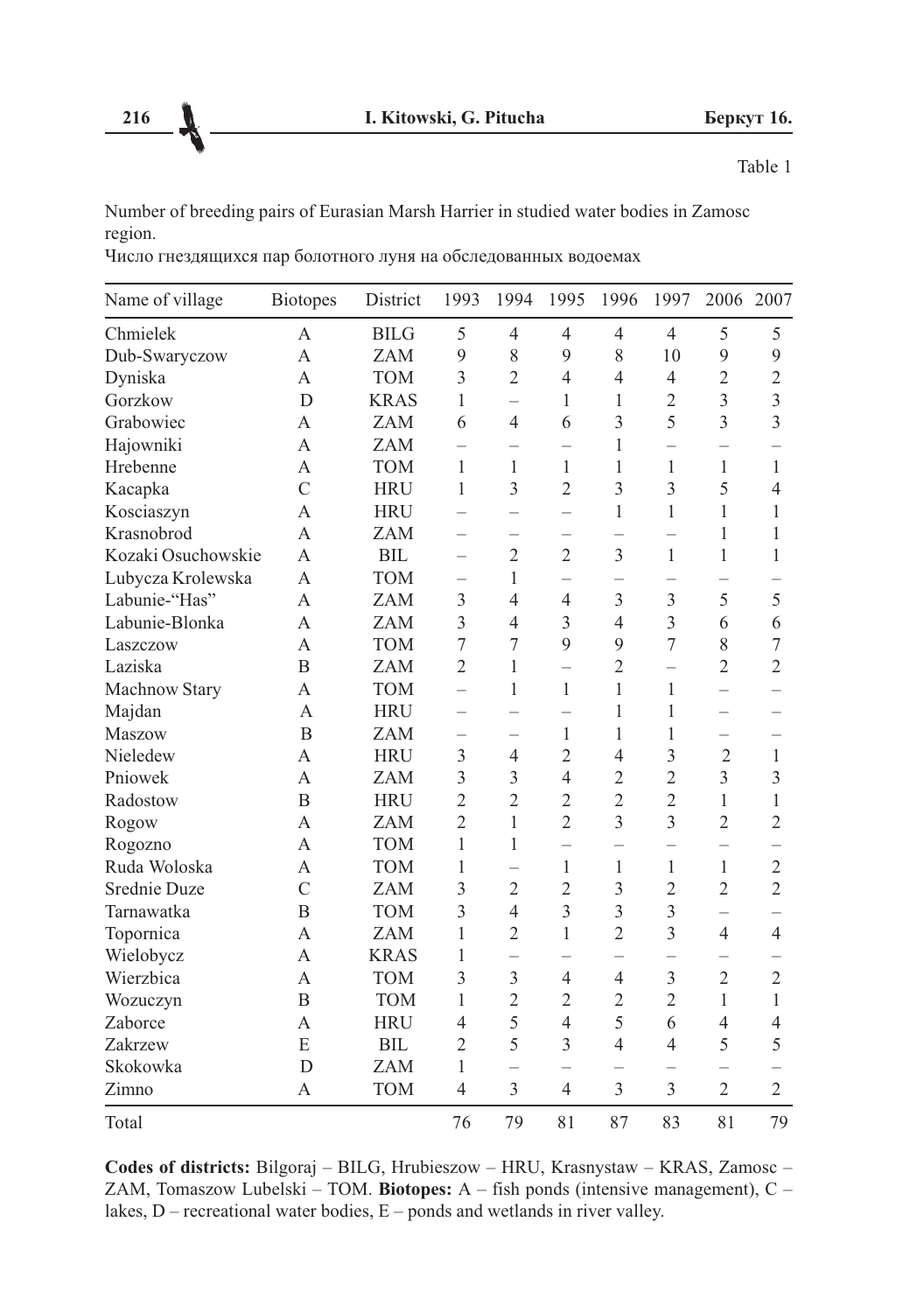water bodies of Zamosc region were given by Blazejewski et al. (1972). Blazejewski's team undertook a control check of all larger water reservoirs in the region (Table 2) in the years  $1971-1972$ , presuming the presence there of only 3–4 breeding pairs of the species. The entire population of the raptor was estimated at that time to be only at  $5-6$  pairs, among which only 2 pairs were related with area covered of reedbeds in river valleys.

Despite reported doubts as to this estimation (Buczek, 2005), much indicates that at that time most likely the entire population

of breeding Eurasian Marsh Harrier on this territory encompassed by research was related with the reed beds covering the fish ponds. The above thesis can be based on the two following premises: at that time farming in the Zamosc region was characterized by very intense stock breeding with a large stock which contributed to taking advantage of the broad river valleys with the goal of pasturing or producing hay (Statistical Yearbook, 1975). Intense agricultural farming (particularly stock breeding) at that time did not favor the upkeep of either inter-pond or inter-field reed beds. In such a situation, only on fish pond complexes larger areas were maintained which were covered by high reed beds. These most likely remained in Zamosc region as the only places available for breeding for the Marsh Harriers.

The above phenomenon which organizes accessibility of nesting place for Eurasian Marsh Harriers has an additional lack of legal protection considered for raptors in Poland. All birds of prey, in this last of all: Eurasian Marsh Harriers in Poland were given legal protection only a few years later, after the survey undertaken by a team of Blazejewski (1972). Legal protection produced the reduction of the number of shot raptors, in this individuals of the studied species on a scale of the whole of Poland (Buczek, Keller, 1994). Only after the



Fig. 2. Number dynamics of Eurasian Marsh Harrier on Nielisz reservoir in 1997-2007.

Рис. 2. Динамика численности болотного луня на Ниличском водохранилище в 1997-2007 гг.

> taking effect of this protection, at the end of the 1970's and 1980's, there was an increase in the number of Eurasian Marsh Harriers on reedbeds of fish ponds of Zamosc region, which lead to the indicated by Buczek (2005) stabilization in their number in SE Poland. This was an effect of reaching conditions meeting the capacity of the environment of fish ponds by the population. It was reflected in the data collected by local bird watchers and presented by Profus et al. (1992).

> The end of the process of filling up of the ponds by breeding pairs of Marsh Harrier coincided with the period of social-economic changes in Poland at the end of the 1980's. At that time there took place a breaking up of the agricultural sector, which brought the appearance of small inter-field reedbeds and extensive reedbeds in river valleys covered with meadows till now. In the middle and end of the 1990's in the Zamosc region, as much as 1/3 of the population nested in such habitats (Kitowski, 2000). However, a very clear increase in the number of Red Foxes (Vulpes vulpes) (Kitowski, 2000; unpublished data of Polish Hunting Association - Zamosc Branch) brought a decline in the role of these habitats, bringing a new the dominating significance of fish ponds as the basic breeding habitat of Marsh Harriers in this part of Poland.

217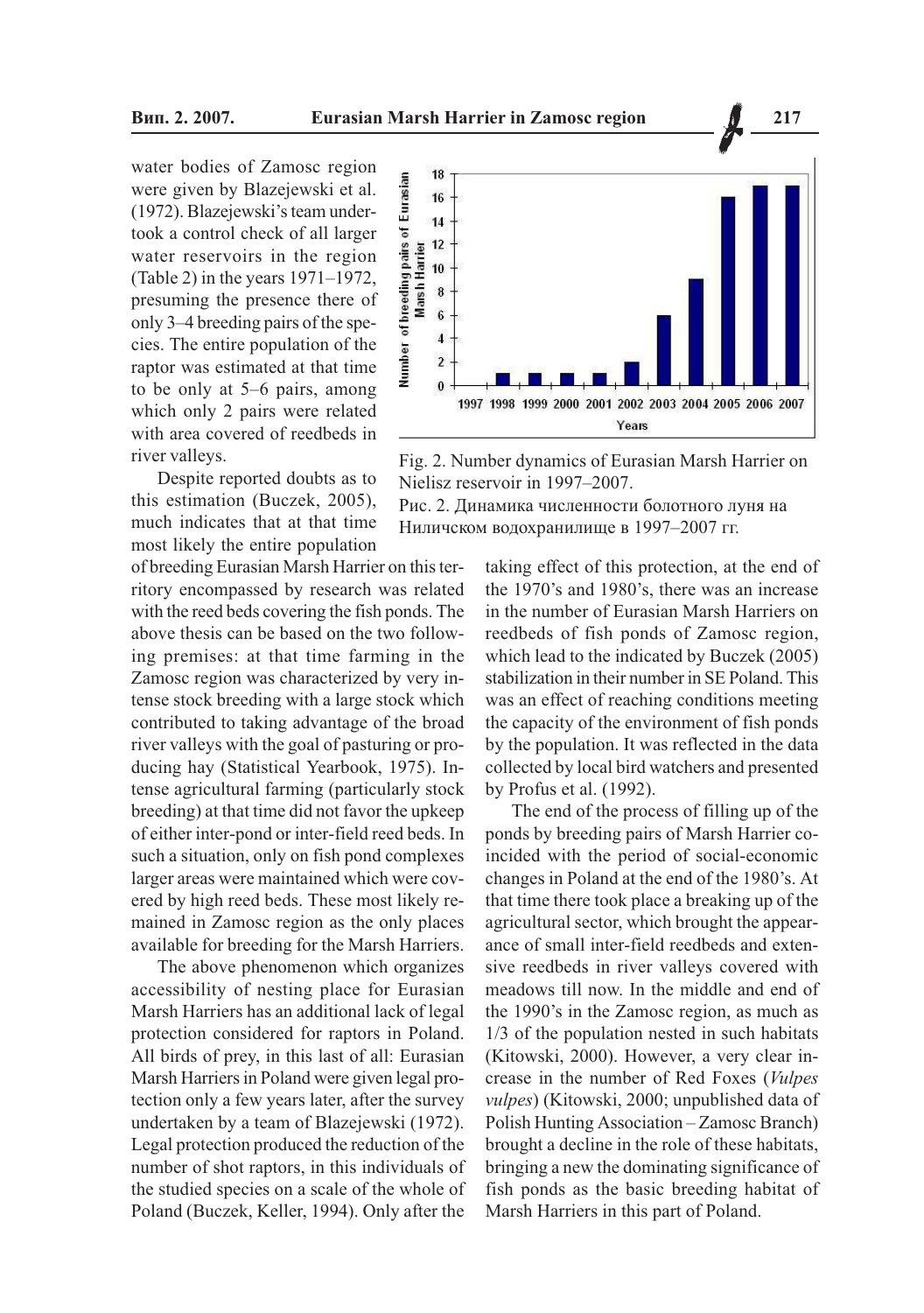Studies done on many species of raptors point to the influence of availability of nesting places on population dynamics (Newton, 1979, 1989; Lohmus, 2004), and this also concerns the population of Marsh Harriers nesting in Zamosc region. Presently (the first decade of the 21<sup>st</sup> century), two contradicting processes come together. The first process is the distinct growth of the surface area of reedbeds (from the beginning of the 1990's) in river valleys, which previously were intensively used for the production of sweetmeats, and the appearance there of small plots of reedbeds which were not appropriate for breeding of the considered raptor. From the beginning of the 1990's there also began the process of intensifying fish production resulting from economic changes since the new private owners wanted to maximize profits in a short time. This process brought on some ponds desisting of production (an increase in the area of reedbeds), and on other ponds it brings intensification of the process of fish production, leading to the reduction of reedbed area, and cutting down reedbeds during breeding, which brought a destruction of bird nests, including those of the Harriers.

Apart from the availability of nesting

places, the second factor must be discussed which influences the number of Harriers  $-$  it is the predation from the carnivore mammals. Former field study on Eurasian Marsh Harriers very clearly showed that increase in the population of the Red Fox can limited Harrier populations (Buczek, Keller 1994; Dijkstra, Zijlstra, 1997). This without a doubt took place and now, since Zamosc region lays in the territory of the sphere which stretches along the entire Eastern border of Poland on which there is a massively distributed vaccine against rabies. Rabies and hunting pressure were factors which for years very strongly limited Red Fox populations in Poland included Lublin region (Kitowski, 2000). In such a situation the population of Eurasian Marsh Harrier can not be used to its full potential for nesting places in extensive river valleys (Wieprz, Tanew, Bug, Wolica, Por) where exist large area covered by reedbed. On scale of all Poland, the process of increase in the number of Red Foxes found its reflection in the appearance of a drop in the number of Eurasian Marsh Harrier appearing during counting on a national scale (Chylarecki et al., 2006). On the other hand, a slow growth in the number of Otters (Lutra

Table 2

The comparison of number of breeding pairs of Eurasian Marsh Harrier on main fish ponds complexes in the Zamosc region

| <b>Site</b>      | 1971–1972<br>(Blazejewski et al.,<br>1972) | 1984–1990<br>(Profus et al.,<br>1992) | 1993-1997<br>(Kitowski, 2000;<br>present study) | 2006–2007<br>(present study) |
|------------------|--------------------------------------------|---------------------------------------|-------------------------------------------------|------------------------------|
| Chmielek         |                                            | 3                                     | $4 - 5$                                         |                              |
| $Dub - Swarczow$ |                                            |                                       | $8 - 10$                                        |                              |
| Labunie*         |                                            |                                       | $6 - 8$                                         |                              |
| Laszczow         |                                            |                                       | $7 - 9$                                         | 8                            |
| Topornica        |                                            |                                       | $1 - 3$                                         |                              |
| Tarnawatka       | $1 - 2$                                    | $1 - 2$                               | $3 - 4$                                         |                              |
| Total            | $3 - 4$                                    | $17 - 18$                             | $28 - 39$                                       | 37                           |
|                  |                                            |                                       |                                                 |                              |

Сравнение числа гнездящихся пар болотного луня на основных комплексах рыборазводных прудов в Замостском регионе

\* Pooled data from "Blonka" and "Has" complexes.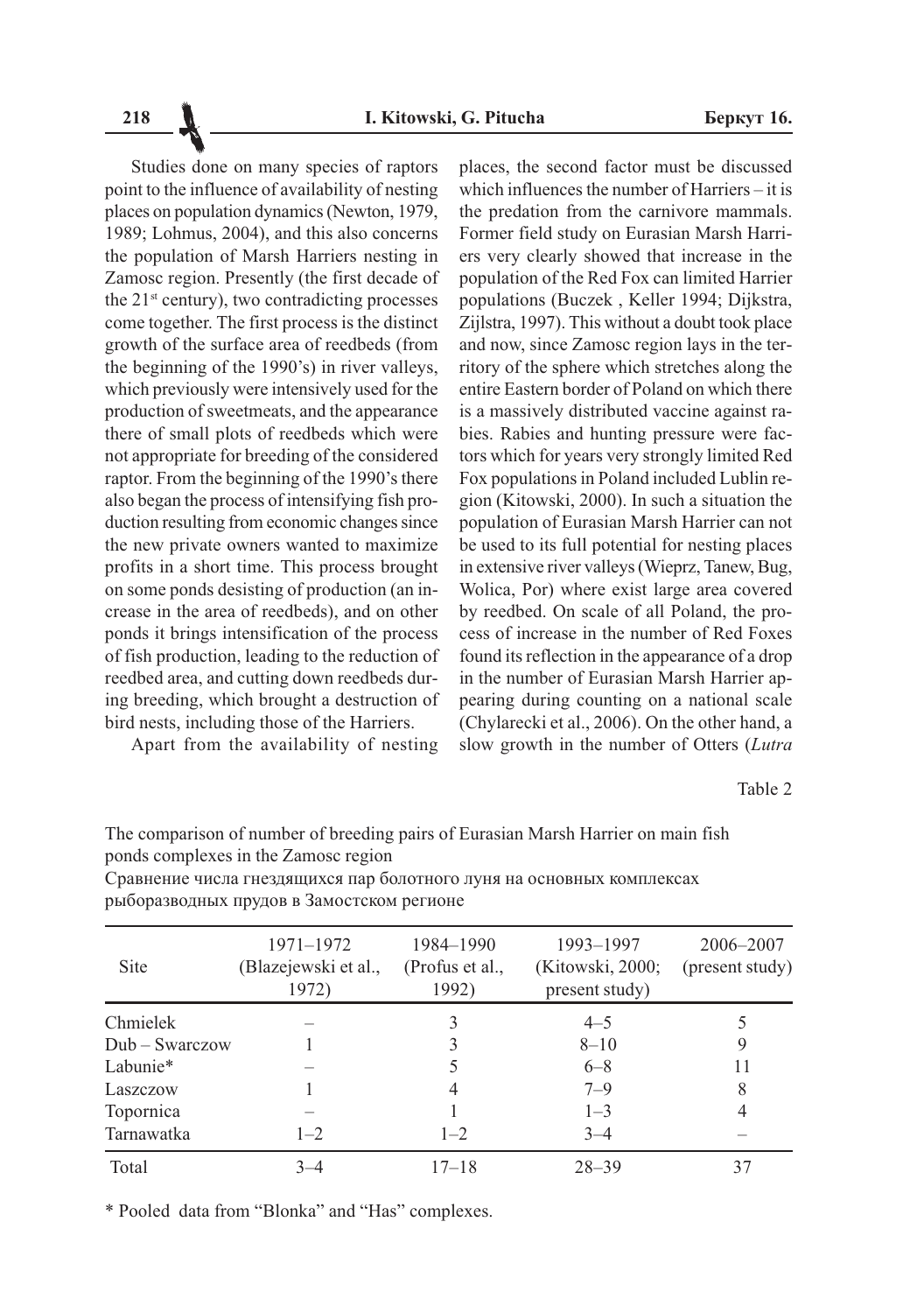*lutra*) is being observed in the Zamosc region, whose appearance also shows the good condition of the population of this mammal on the Bug river and Wieprz and some fish ponds (I. Kitowski, G. Pitucha – unpubl. data). In the 1990's, despite the presence of reedbeds in some water reservoirs related to forests, they were not inhabited by Harriers (Kitowski, 2000) as in the ponds in: Krasnobrod, Bilgoraj, most likely caused by the penetration of carnivores. Among the indicated reservoirs, birds presently inhabit ponds only in Krasnobrod, and in the case of the last fish ponds, on account of intense economic activity (Bilgoraj).

In summary, these two processes on the scale of the Zamosc region produced stability in the number of breeding pairs of Eurasian Marsh Harriers on water bodies. However, it is certain that the observed in the 1980's and 1990's process of increase in population on water bodies (Profus et al., 1992; Kitowski, 2000) most certainly underwent a slowing down (Tables 1, 2). It seems that the above indicated processes in future years will determine the dynamics of the population of Eurasian Marsh Harriers on the area of Zamosc region. Every appearance of extensive safe reedbeds (on water reservoirs) will be used by the birds, which is what took place on the reservoir in Nielisz, where in a period of 8 years the number increased by 16 times (Fig. 2). As to the future fate of the population of Marsh Harriers nesting on water bodies, one must see things through the prism of the Paneuropean nature conservation net "Natura 2000". In Zamosc region the most important breeding sites of Eurasian Marsh Harriers such as reservoirs in Nielisz, fishponds in Zakrzew, Dub-Swaryczow, Laszczow and Zimno were reported to enter the scope of this net (Boruchalski et al., 2004; Stachyra et al., 2004a, 2004b; Michalczuk, Tchorzewski, 2004).

Without a doubt the future fate of at least part of the birds will depend on the continually being resolved problem of the use of lead bullets by hunters in Poland. Studies done till present show a noticeable concentrations of lead in egg shells and bones of Eurasian Marsh

Harriers and other wetland birds from east part of Poland where hunting practices are common (Komosa et al., 2007; A. Komosa and I. Kitowski - unpubl. data).

## **REFERENCES**

- Boruchalski D., Kobylas T., Stachyra P., Tchorzewski M. (2004): [Nielisz Reservoir.] - [Important Bird Areas of European Union importance in Poland]. Warsaw: OTOP. 491-493. (In Polish).
- Buczek T. (2005): [Marsh Harrier Circus aeruginosus]. - [Atlas of breeding birds of Lublin region]. Lublin: Lubelskie Towarzystwo Ornitologiczne. 94-95. (In Polish)
- Buczek T., Keller M. (1994): Breeding ecology of Marsh Harrier Circus aeruginosus in eastern Poland. Part 2. Causes of brood losses. - Acta Orn. 29: 8-88.
- Błażejewski Z., Kisielewski J., Lewartowski Z., Nowysz W., Odrzygowski T., Urbaniak W., Walankiewicz W., Wesolowski T. (1972): [Materials on avifauna of Roztocze and it vicinities]. Poznań: Kolo Naukowe Przyrodników UAM. Msc. (In Polish).
- Chylarecki P., Jadwinska D., Kuczynski L. (2006): [Monitoring of Common Breeding Birds - report on 2003-2004]. Warsaw: OTOP. (In Polish).
- Dijkstra C., Zijlstra M. (1997): Reproduction of the Marsh Harriers Circus aeruginosus in recent land reclamations in the Netherlands. - Ardea. 85: 37-50.
- Fernandez C. (1992): Nest material supplies in the Marsh Harrier Circus aeruginosus: sexual roles, daily and sesonal activity paterns and rainfall influence. - Ardea. 80: 281-284.
- Heath M., Borggreve C., Peet N., Hagemeijer W. (2000): European bird populations: estimates and trends. -BirdLife Series N 10. BirdLife International. Cambridge, UK.
- Kitowski I. (2000): [Changes in the population size of the Marsh Harrier Circus aeruginosus in the Zamosc region (SE Poland) in years 1972-97]. - Przeglad Przyrodniczy. 11: 57-68. (In Polish).
- Kitowski I. (2006): Parental care in Eurasian Marsh Harriers Circus aeruginosus breeding on three different habitats of eastern Poland. - Intern. J. Zool. Research. 2: 169-177.
- Komosa A., Slepecka K., Kitowski I. (2007): Research on radioisotope and heavy metal level in bones and eggshells of selected wetland birds from Lublin region. - Ecol. Chemistry and Engineering. 14: 805-818
- Kondracki J. (1987): [Physical Geography of Poland]. Warsaw: PWN. (In Polish).
- Krol W. (1985): Breeding density of diurnal raptors in neighbourhood of Susz (Ilawa Lakeland) in the years 1977-79. - Acta Orn. 21: 95-114.
- Lohmus A.  $(2004)$ : Raptor habitat studies the state of the art. - Raptors Worldwide. Budapest: WWGBP/ MME. Penti Kft. 279-296.